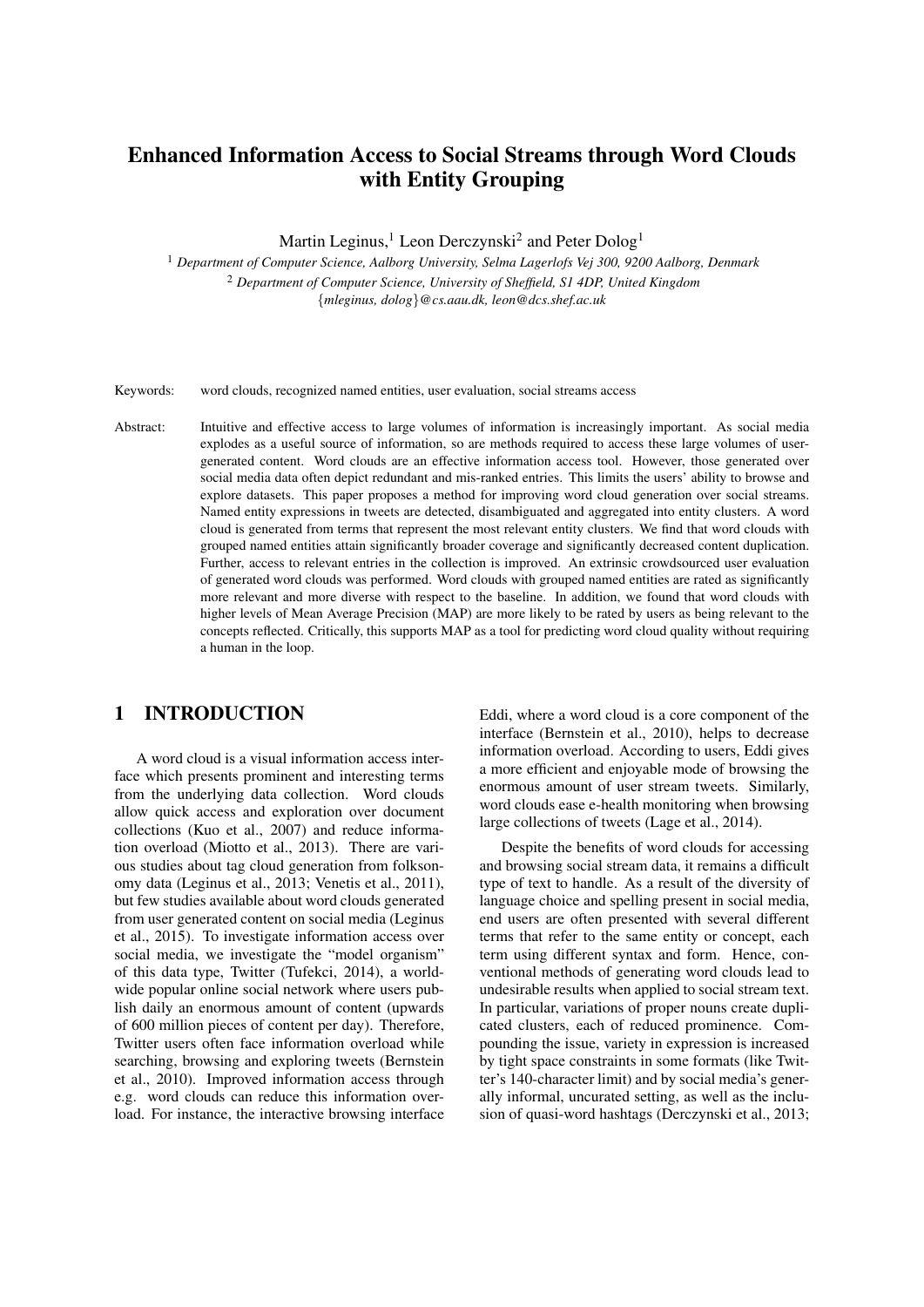Maynard and Greenwood, 2014). For example, the football club *"Manchester United"* may also be referred to as *"MUFC"* and *"Man U"*. Adding entries for each of these leads to a decrease in the prominence of this key concept, while also taking up space in the cloud and thus reducing its eventual diversity.

Redundancies in the word cloud might lead to user confusion and an inability to effectively browse, explore and retrieve other relevant content. Therefore, two aspects should be considered when designing word cloud generation algorithms. Primarily, one aims to condense divergent terms describing the same concept into a single term. Also, a cloud's high-level diversity must be maximised, so the cloud gives a broad account of topics in the collection. These two conflicting requirements must be balanced to achieve an optimal word cloud.

The aim of this study is to improve word cloud generation by grouping co-referent entity expressions across multiple documents, applying existing named entity recognition systems in a novel fashion and grounding terms in this difficult genre to linked data resources. We systematically study the benefits of grouped named entities on word cloud generation. We use three established synthetic metrics – Coverage, Overlap and Mean Average Precision (MAP) – for word clouds generated from social media data (Venetis et al., 2011; Leginus et al., 2015). Further, to verify the findings of the synthetic evaluation, we perform a user study comparing clouds with grouped and un-grouped named entities. The main contributions and findings of this paper are:

- The best performing DivRankTermsEntities method significantly increases Coverage with respect to the baseline method ( $p = 0.0363$ ) and significantly decreases Overlap ( $p = 0.000094$ ) (decreased redundancies). In addition, access to relevant documents is improved.
- Word clouds with grouped named entities are significantly more relevant ( $p = 0.00062$ , one sample t-test) and diverse ( $p = 0.003$ , one sample t-test).
- Users report that word clouds with grouped named entities that attain higher levels of MAP are more relevant than the word clouds with decreased levels of MAP. Hence, the MAP metric should be considered and measured when designing word cloud generation methods.

The structure of the paper is as follows. Section 2 provides a brief description of relevant related work. Section 3 decribes a general process of word cloud generation and points out the focus of our work, and presents a method for word cloud generation with grouped entities. In Section 4, we describe graphbased word cloud generation which is the underlying framework for the later evaluation. Section 5 presents the findings from an offline evaluation of generated word clouds from TREC2011 microblog collection as well as results of the performed user study. Finally, we discuss the paper's contributions as well as possible limitations of this work in Sections 6 and 7.

## 2 Related work

#### 2.1 Word cloud generation

Tag cloud generation from folksonomy data has been thoroughly researched. Several tag cloud generation methods are proposed (Leginus et al., 2013; Venetis et al., 2011) and even synthetic metrics expressing tag cloud quality designed (Venetis et al., 2011). There are few studies that explore the benefits of word clouds for browsing social stream data. For instance, the browsing tool Eddi, where word cloud is a core component of the interface (Bernstein et al., 2010), helps to decrease information overwhelm. Similarly, word clouds are useful for the detection of epidemics when browsing thousands of tweets is needed (Lage et al., 2014).

Crowdsourcing has been used to recognize named entities in tweets (Finin et al., 2010). This study reports that word clouds with named entities recognized by human workers are considered better. This supports our motive to promote and improve the handling of named entites in word clouds recognized in tweets. Our contribution beyond the study from (Finin et al., 2010) is threefold. First, we perform grouping of recognized named entities, which has a positive impact on the generated word clouds. Second, we systematically study how to generate word clouds with named entities and measure performance using multiple metrics. Third, we compare these measured performances with user ratings, to discover relations between metrics and the user's perspective.

### 2.2 Social stream text reparation

Social stream text is noisy, and difficult to process with typical language processing tools (Derczynski et al., 2013). Consolidation of the varying expressions used to mention entities is possible, over large well-formed corpora (Hogan et al., 2012). Achieving this over social streams presents new challenges, in terms of the reduced context and heightened diversity of expression. We propose a simple consolidation technique and explore its positive impact on the word cloud generation. Other potential methods we could employ to improve cloud quality are normalization and coreference. Normalization (Han and Baldwin, 2011) applies to many low-frequency terms, and as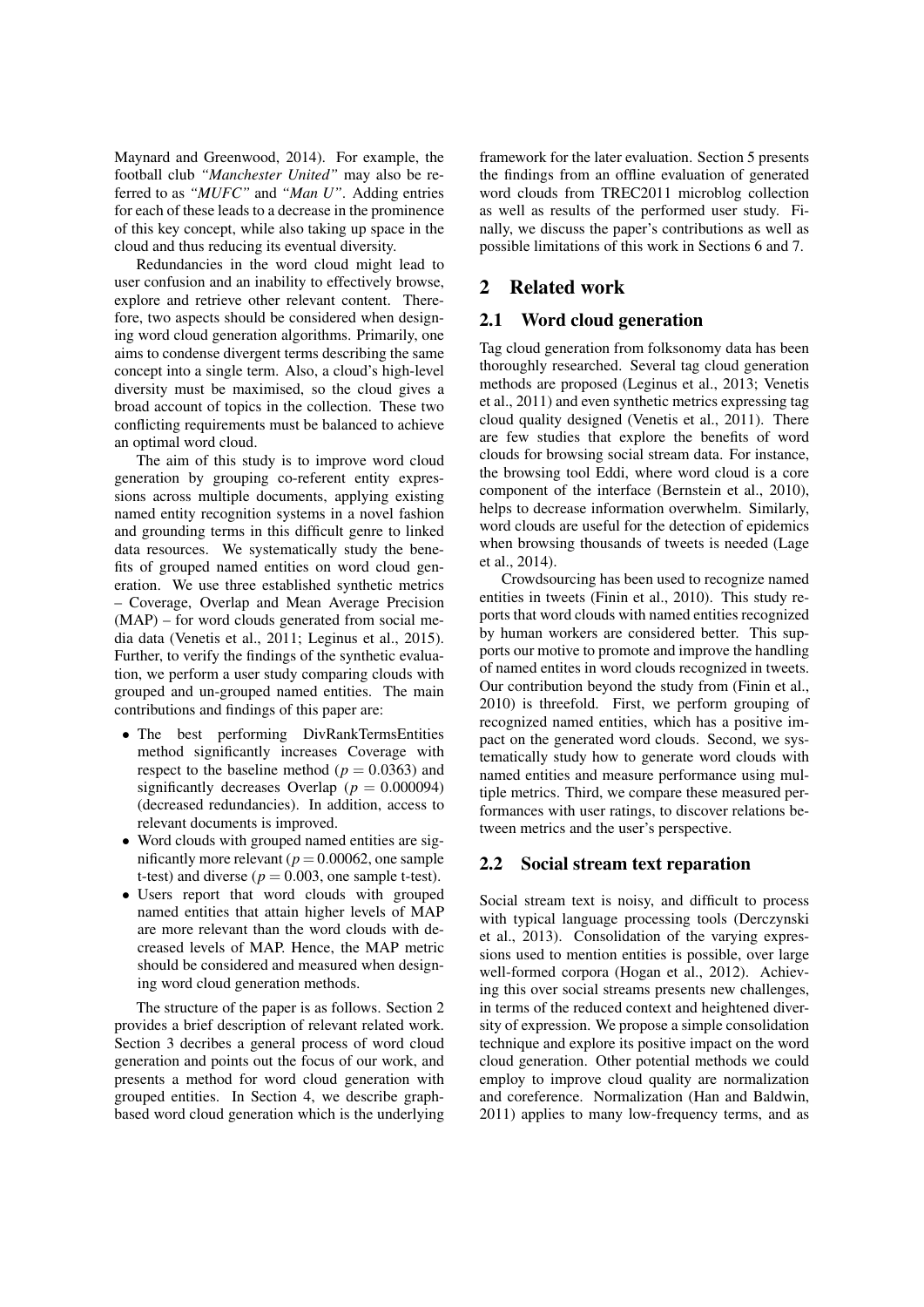a result has a low impact with named entities. Also, while normalisation can compare minor spelling mistakes, it typically does not condense highly orthographically different expressions of the same entity. Coreference requires context to operate – something that is absent in short social media stream messages. Mapping keywords to unambiguous entity references is difficult, but understood (Augenstein et al., 2013).

## 3 Word clouds generation with grouped named entities

The process of generating word clouds from social media data is comprised of several subsequent steps:

- 1. *Data collection* where underlying documents are aggregated with respect to a user query, profile or trending topic. Often, the whole document collection might be used for a word cloud generation. In this work, we aggregate tweets for word cloud generation with respect to a user query.
- 2. *Data preprocessing* where extracted terms or phrases can be clustered, lemmatized or normalized. Documents can be further enriched or annotated with recognized named entities. The aim of this work is to investigate how recognized named entities detected during this phase impact the following word cloud generation.
- 3. *Word cloud generation* where the most relevant and important terms from the underlying collection are selected and consequently a word cloud is generated. Different word selection methods can be applied (Venetis et al., 2011), (Leginus et al., 2013), (Leginus et al., 2015).

The goal is to explore how recognized and grouped named entities from the *Data preprocessing* phase affect consequent word cloud generation. Do grouped named entities improve the quality of word clouds in terms of Coverage, Overlap and enhanced access to relevant tweets? Which word cloud generation method gives best results when using named entities? We transform these research questions into the following two hypotheses:

- *H1: Word clouds with grouped recognized named entities improve Coverage, Overlap and Mean Average Precision of generated word clouds.*
- *H2: Word clouds with grouped recognized named entities are more relevant and more diverse with respect to a provided query from the user perspective.*

In the following, we describe a method for grouping recognized named entities from tweets.

## 3.1 Grouping named entities

Conventional named entity recognition is not sufficient due to the nature of Twitter data (Derczynski et al., 2015). Standard named entity recognition approaches do not perform well on tweets because of the error prone structure (misspellings, missing capitalization or grammar mistakes) and their short length. We propose a method that aims to recognize named entities, to link the possible aliases and consequently to generate a word cloud with the recognized and linked named entities. This method can be thought of as a *Data preprocessing* step when generating word clouds over data from social streams. We combine standard named entity recognition tools with linked data. Alternative names for recognized entities are exploited for term cluster creation for each named entity. A canonical term from an entity term cluster is selected and, if relevant and prominent enough, it is presented in the final word cloud. The method is summarized as follows:

- 1. Gather a tweet collection a set of tweets corresponding to a certain trending topic or a query on Twitter.
- 2. Recognise named entities (NER) and disambiguate them (entity linking) using the TextRazor service, which performs this task relatively well (Derczynski et al., 2015).<sup>1</sup>
- 3. Using linked data, find alternative names for the recognised entity. We used Freebase's (Bollacker et al., 2008) aliases field for this. For instance, for the entity *Manchester United FC* the following aliases might be retrieved *Man United*, *Manchester United*, *Man Utd*, *MUFC*, *Red Devils*, *The Reds* or *United*.
- 4. Perform lemmatisation to group together all the inflicted forms of a word to exploit only the base form of the term.
- 5. Using the aliases, build a term cluster for each entity, containing e.g. *Manchester United*, *Man U*, *MUFC*.
- 6. Find canonical names, such as *Manchester United FC*.
- 7. Generate the "condensed" cloud with aggregated counts of entity mentioned frequencies with some word cloud generation technique.

This may be performed as a general-purpose technique, and also to "targeted" streams, e.g. where tweets are filtered based on user-defined criteria such as keywords or spatial regions.

## 4 Graph-based word cloud generation

In this section, we describe a graph-based method for generating word clouds with and without entity

<sup>&</sup>lt;sup>1</sup>See www.textrazor.com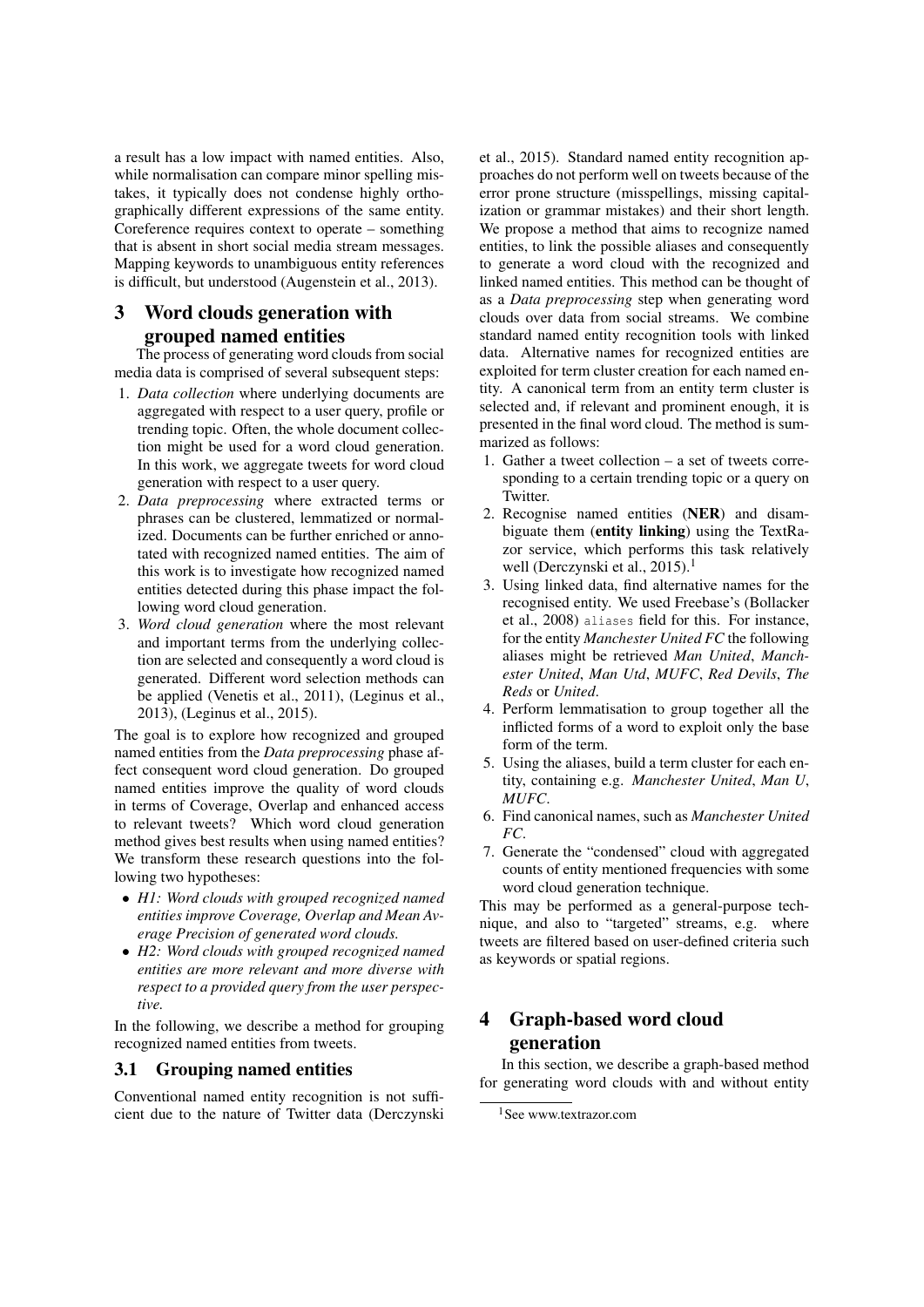grouping. The benefits of graph-based word cloud generation are following. First, the method identifies relevant and important keywords in underlying text collections. Several studies have empirically demonstrated the benefits of graph based methods over standard popularity or TF-IDF word cloud generation methods (Leginus et al., 2013; Leginus et al., 2015; Wu et al., 2010). Second, graph-based methods allow biasing of word cloud generation toward user preferences or search queries. Our graph-based selection methods firstly transforms terms space into a graph. Then, the stochastic ranking of vertices in the graph is performed. In this work, we consider only global ranking but the proposed methods can be easily applied to biased graph-based ranking e.g., biased towards a user query or a user profile.

#### 4.1 Graph-based creation

Extracted terms from underlying tweets are used to build a graph where each term is a graph vertex. If two terms (vertices) co-occur at least  $\alpha$  times, we consider these two terms as similar. Eventually, for each similar term pair, two directed edges are generated  $t_1 \rightarrow t_2$ and  $t_2 \rightarrow t_1$ . Hence, edges capture co-occurrence relations between individual terms.

#### 4.2 Graph-based ranking

Graph-based ranking of terms simulates a stochastic process i.e., random traversal of the terms in the graph. We use a PageRank-style algorithm (Leginus et al., 2013), but any other algorithm based on random traversal of the graph could be employed. The aim is to estimate the global importance of a term *t*. If needed, it is possible to bias ranking towards user preferences through a vector of prior probabilities  $\vec{p}_p$ . For global graph-based ranking, i.e. without introduced bias, we set each entry in  $\vec{p}_p = \{p_1 \dots p_{|V|}\}\$ to  $\frac{1}{|V|}$  where *V* is the set of all graph vertices. The sum of prior probabilities in  $\vec{p}_p$  is 1. A random restart of stochastic traversal of the graph is assured with a back probability β which determines how often a random traversal restarts and jumps back to a randomly selected (following  $\vec{p}_p$  probability distribution) vertex in the graph. So, the β parameter allows adjustment of bias toward user preferences or to vertices that are globally relevant in the underlying graph. To simulate random traversal of the graph, iterative stationary probability is defined as:

$$
\pi(\nu)^{(i+1)} = (1 - \beta) \left( \sum_{u=1}^{d_{in}(\nu)} p(\nu | u) \pi^{(i)}(u) \right) + \beta \vec{p}_p \tag{1}
$$

where  $\pi(v)^{(i+1)}$  is a probability of visiting node *v* at time  $i + 1$ ,  $d_{in}(v)$  is the set of all incoming edges to node *v* and  $p(v|u)$  is a transition probability of jumping from node *u* to node *v*. In this work, a transition probability is set to  $p(v|u) = \frac{1}{d_{out}(u)}$  for nodes *v* that have an ingoing edge from node *u*, otherwise  $p(v|u)$ equals 0. The resulting global rank of a term *t* after convergence is considered as relevance of *t* i.e.;

$$
I(t) = \pi(t) \tag{2}
$$

Top-k ranked terms are then used for word cloud generation where the ranking score indicates the prominence of the term in a word cloud.

#### 5 Evaluation

We retrieved available tweets with relevance judgements from TREC2011 microblog collection (Ounis et al., 2011) during August 2014. Although some tweets were not available during retrieval, we compare results over the same corpus. We do not consider the missing tweets as a limitation of our evaluation – see (McCreadie et al., 2012). The relevance judgements for TREC2011 microblog collection were built using a standard pooling technique. For TREC the relevance of a tweet with respect to a query was assesed with a three-point scale; 0: irrelevant tweet, 1: relevant tweet and 2: highly relevant tweet. In this work, we consider both relevant and highly relevant tweets as equally relevant.

#### 5.1 Metrics

We evaluate individual aspects of generated word clouds using the synthetic metrics introduced in (Venetis et al., 2011; Leginus et al., 2015). The generated word cloud with *k* terms is denoted as *WCk*. A term *t* links to a set of tweets  $Tw_t$ .  $Tw_{t_q}$  is the set of all tweets that are associated with a query phrase *tq*. The first metric is *Coverage*, defined as:

$$
\text{Coverage}(WC_k) = \frac{|\bigcup_{t \in WC_k} Tw_t|}{|Tw_{t_q}|},\tag{3}
$$

where the numerator of the fraction is the size of the union set. The union set consists of tweets associated with each term *t* from the word cloud *WCk*.  $|Tw_{t_q}|$  is the number of all tweets that are associated with a query phrase  $t_q$ . The metric ranges between 0 and 1. When a Coverage for a particular word cloud  $WC_k$  is close to 1, the majority of tweets are "covered" i.e., linked from the word cloud *WCk*.

*Overlap of WC<sub>k</sub>*: Different words in  $WC_k$  may be linking to the same tweets. The Overlap metric captures the extent of such redundancy. Thus, given  $t_i \in WC_k$  and  $t_i \in WC_k$ , we define the *Overlap*(*WC<sub>k</sub>*) of *WC<sup>k</sup>* as: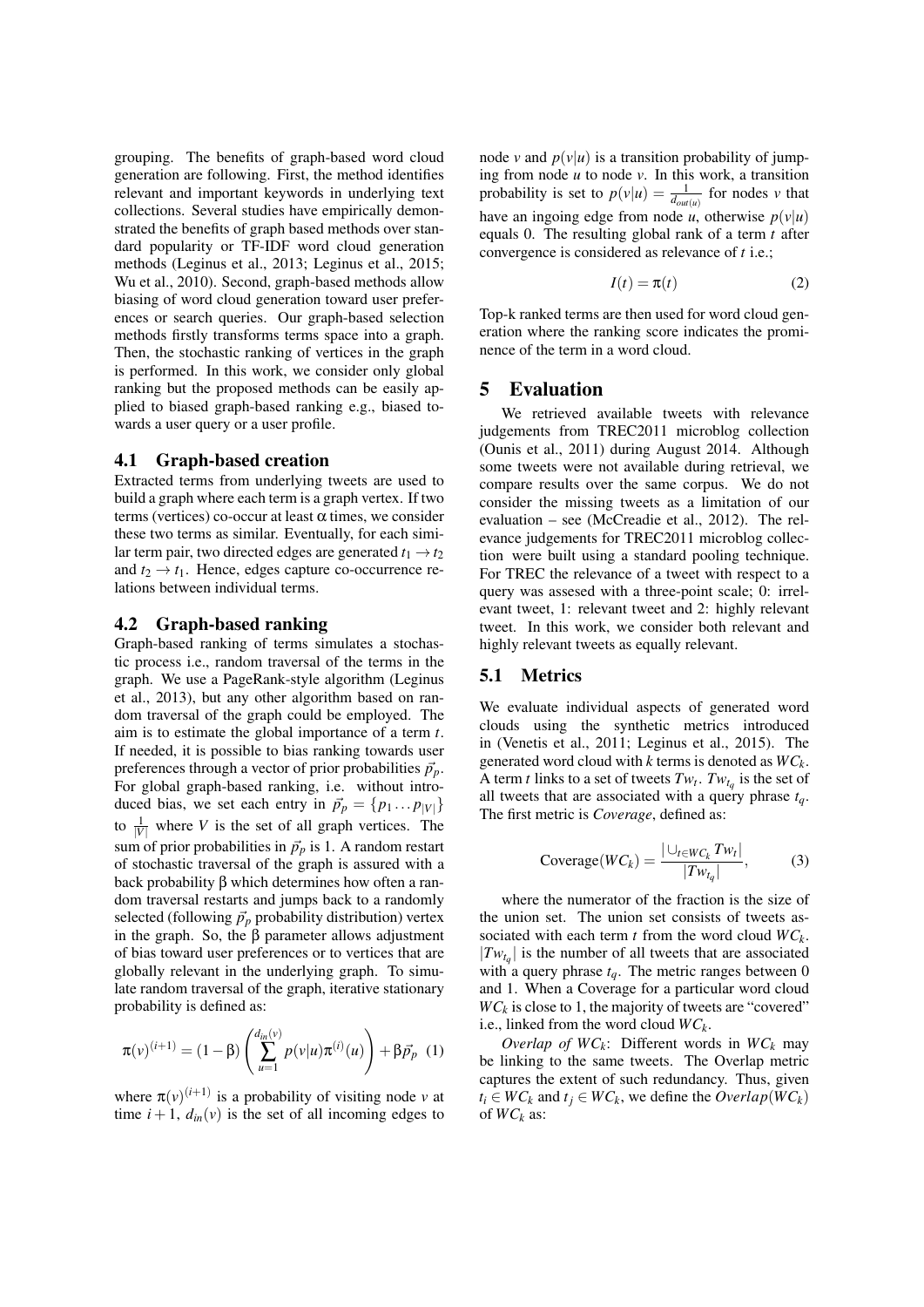$$
\text{Overlap}(WC_k) = avg_{t_i \neq t_j} \frac{|Tw_{t_i} \cap Tw_{t_j}|}{\min\{|Tw_{t_i}|, |Tw_{t_j}|\}}, \quad (4)
$$

If  $\text{Overlap}(W\text{C}_k)$  is close to 0, then the intersections of tweets annotated by depicted words are small and such word clouds are more diverse.

Further, we measure Mean Average Precision metric (Leginus et al., 2015) for the evaluation of word clouds as follows:

- 1. For given terms and corresponding weights of a word cloud  $WC_k$ , create a query vector  $Q_{WC_k}$  with normalized weights. Each entry of the query vector  $Q_{WC_k}$  represents the importance of a term from the word cloud  $WC_k$  with the normalized weight i.e., more important terms from the word cloud are represented with higher weights.
- 2. Rank and retrieve top-*k* tweets matching a given query  $Q_{WC_k}$
- 3. Measure mean average precision(MAP) where each relevant tweet from TREC2011 microblog collection is considered a positive.

Ranking of relevant tweets with respect to a given query  $Q_{WC_k}$  is computed with standard information retrieval function OKAPI BM25 which can be defined as:

$$
S(tw,Q_{WC_k}) = \sum_{q_i \in Q_{WC_k} \cap tw} c(q_i,Q_{WC_k}) \cdot TF(q_i,tw) \cdot IDF(q_i)
$$
\n
$$
(5)
$$

where

$$
TF(q_i, tw) = \frac{f(q_i, tw) \cdot (k_1 + 1)}{f(q_i, tw) + k_1 \cdot (1 - b + b \cdot \frac{|tw|}{avgtwl})}
$$

$$
IDF(q_i) = \log \frac{N - n(q_i) + 0.5}{n(q_i) + 0.5}
$$

and  $f(q_i, tw)$  is a  $q_i$  term frequency within a tweet *tw*, |*tw*| is the length of a given tweet *tw*, *avgtwl* is average length of tweet within the corpus, *N* is a total number of tweets in the corpus and  $n(q_i)$  is the number of tweets that contain the term *q<sup>i</sup>* . To capture the importance of a word from the generated word cloud, we multiply the whole relevance score for a given term with the word cloud weight  $c(q_i, Q_{WC_k})$  for the given term  $q_i$ . The function  $c(q_i, Q_{WC_k})$  returns a weight of the term  $q_i$  from the query vector  $Q_{WC_k}$ which corresponds to the term weight from the word cloud  $WC_k$ . We set the same values for parameters  $k_1 = 1.2$  and  $b = 0.75$  as in (Manning et al., 2008).

We measured the average precision at *K* for the retrieved top *K* list of ranked tweets with respect to the given word cloud. Further, we measured the MAP for all generated word clouds. The average precision of top *K* ranked tweets with respect to the word cloud is calculated as follows:

$$
AP@K(Q_{WC_k}) = \frac{\sum_{k}^{K} (P(k) \cdot rel(k))}{\text{trelevant tweets}}
$$

where  $P(k)$  is the precision at *k*-th position in the ranked top  $K$  list and  $rel(k)$  is 1 if the tweet at rank  $k$ is relevant, otherwise *rel*(*k*) is 0 and #*relevanttweets* is the number of relevant tweets within the top *K* list. MAP is defined as:

$$
MAP@K = \frac{\sum_{Q_{WC_k} \in AWC_k} AP@K(Q_{WC_k})}{|AWC_k|}
$$

where  $AWC_k$  is the set of all generated word clouds and *AP*@*KQWC<sup>k</sup>* is average precision for the given word cloud  $Q_{WC_k}$ . In this work, we measure MAP at 30 under the assumption that it represents a reasonable cutoff for the number of relevant tweets similar to the approach in (Ounis et al., 2011).

#### 5.2 Baseline method

PageRank exploiting only extracted terms (PgRankTerms) This method was originally proposed in (Leginus et al., 2013) to estimate tag relevance wrt. a certain query, and it outperformed several tag selection approaches in terms of relevance. In this work, the method estimates global terms importance within the graph created from the pooled tweets for the individual query from TREC2011 microblog collection. The  $\beta$  parameter is set to 0.85 (recommended value for a Pagerank algorithm). Due to the short nature of tweets, threshold  $\alpha$  for edge creation between individual terms is set to 0. Shorter texts lead to small numbers of co-occurring terms, which consequently leads to a sparse graph.

#### 5.3 Entity based methods

Most frequent entities (MFE) This method selects only recognized entities as defined in Section 3.1. The method provides a list of entities sorted by frequency in descending order, selecting top-*k* most popular entities.

Most frequent entities with grouped aliases (MFEA) This method selects only recognized entities and associated Freebase aliases as defined in Section 3.1. The method provides a list of entities sorted by frequency in descending order.

PageRank exploiting extracted terms, entities and grouped aliases (PgRankTermsEntities) This method estimates the global importance of terms and recognized named entities within the graph created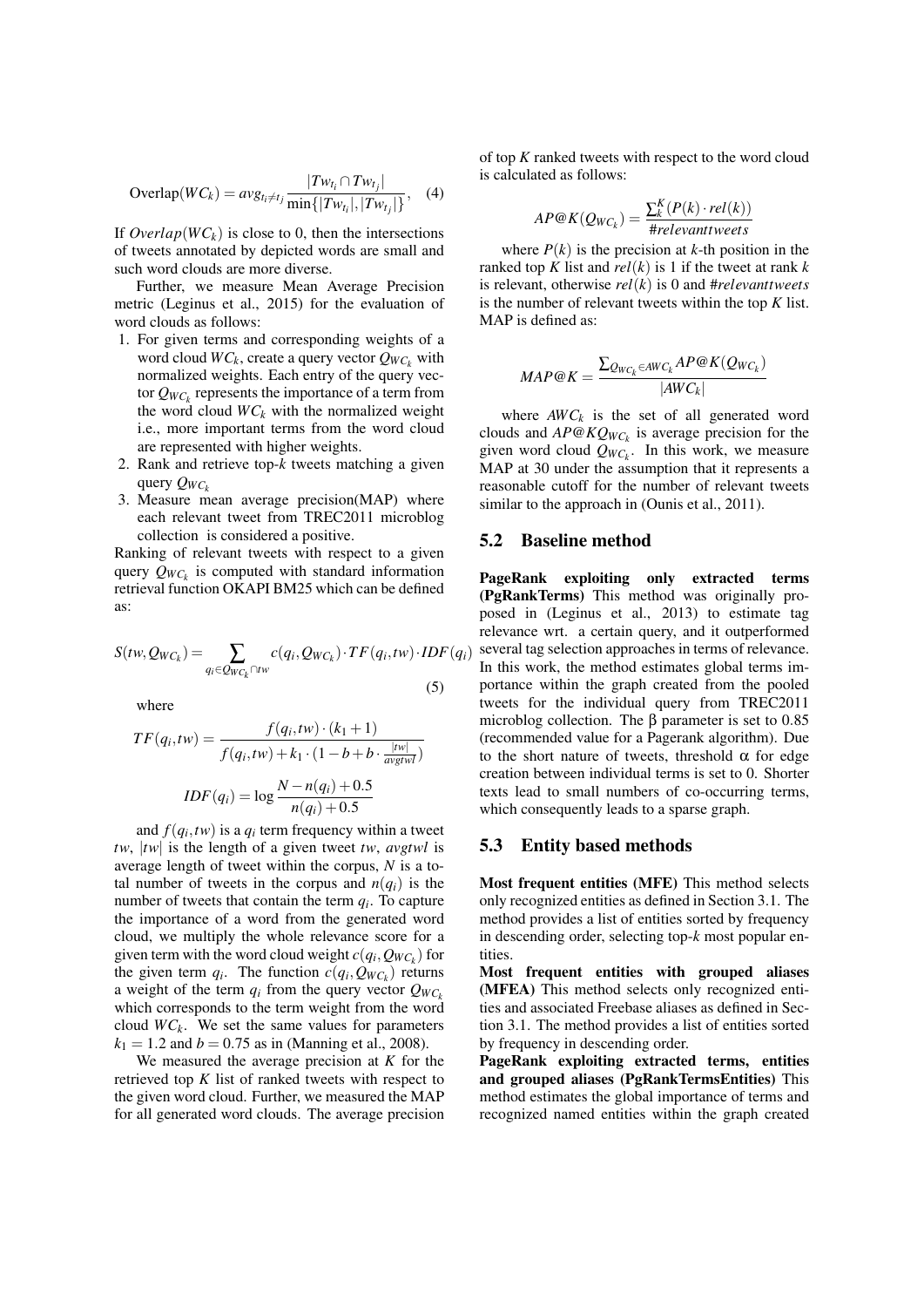

Figure 1: Coverage, Overlap, and Mean Average Precision for word clouds of various sizes generated for queries from TREC2011 microblog collection.

from the extracted terms, recognized named entities and grouped Freebase aliases from pooled tweets for the individual query from TREC2011 microblog collection. The parameters are set to the same values as in the baseline method.

#### 5.4 Results

We performed the evaluation on queries from TREC2011 microblog collection (Ounis et al., 2011). The MFE method has the worst Coverage ranging from 35% for word clouds with 10 terms to 45% for word clouds with 50 terms. MFEA has better Coverage with approximately 10% absolute improvement over the MFE method. The baseline method PgRankTerms attains greater Coverage than MFE and MFEA methods. The reason for higher Coverage of PgRankTerms is that entity mentions do not occur enough in tweets to outperform other extracted words. However, when extracted words are combined with grouped named entities like in PgRankTermsEntities, the improvements in Coverage are highest. The PgRankTermsEntities method outperforms all other word cloud generation methods. PgRankTermsEntities improves Coverage with respect to PgRankTerms and MFEA because it groups entity synonyms e.g. USA, US and America and represent them with the canonical entity name United States of America. In addition, it selects the most important terms which are not referring to named entities e.g., *#service*, *#jobs* for the query *BBC World Service staff cuts*. The relative improvements in comparison to PgRankTerms are 11% for 10 terms, 6% for 20 terms, 4% for 30 terms and 2% for 40 and 50 terms word clouds. Coverage improvements decrease as word clouds increase in size because the number of relevant/prominent recognized named entities in the underlying graph is lower. These results support the hypothesis H1: that grouping named entities improves the Coverage of word clouds.

Word cloud generation methods which exploit named recognized entities improve MAP. PgRankTermsEntities, MFE and MFEA outperform PgRank-Terms in terms of MAP. The relative improvements of PgRankTermsEntities in comparison to PgRank-Terms are 4% for 10 terms, 10% for 20 terms, 9% for 30 terms, 23% for 40 and 14% for 50 terms word clouds. Thus, word clouds with named recognized entities improve access to the relevant tweets of the corpus which validates the H1 hypothesis. The main reason for the attained improvements is that almost 89% of all relevant tweets from TREC2011 microblog collection contain at least one recognized entity. Similarly, 31% of all relevant tweets contain at least one Freebase alias (with minimal length of 4 characters). Comparing all pooled tweets from the TREC2011 microblog collection 77% contain recognized named entities and 28% of tweets contain at least one Freebase alias. Further, linking entity synonyms increases both Coverage and also the prominence of the named entity in the word cloud. Thus, it is more likely that the named entity will be represented in the word cloud and, if relevant for the query, it will improve access to the relevant tweets.

Improved access to relevant tweets and enhanced Coverage of word clouds can be attained through a combined selection of terms and recognized named entities. Thus, for enhanced word cloud generation it is important to combine recognized and grouped named entities with relevant and prominent terms from the underlying dataset.

The methods exploiting recognized named entities do have higher Overlap than the PgRankTerms method. We consider this finding interesting and unanticipated. The increased redundancies in the generated word clouds are caused by imperfect NER tools. In particular, tweets with an ambiguous name entity such as *BBC News Service* link to several semantically similar entities such as *BBC*, *BBC News*, *BBC NEWS Service*, which might lead to higher Overlap scores. Further, detected Freebase aliases might often increase Overlap for the similar reason e.g., alias *us* for *United States* covers many irrelevant tweets. To minimize the impact of ambiguous aliases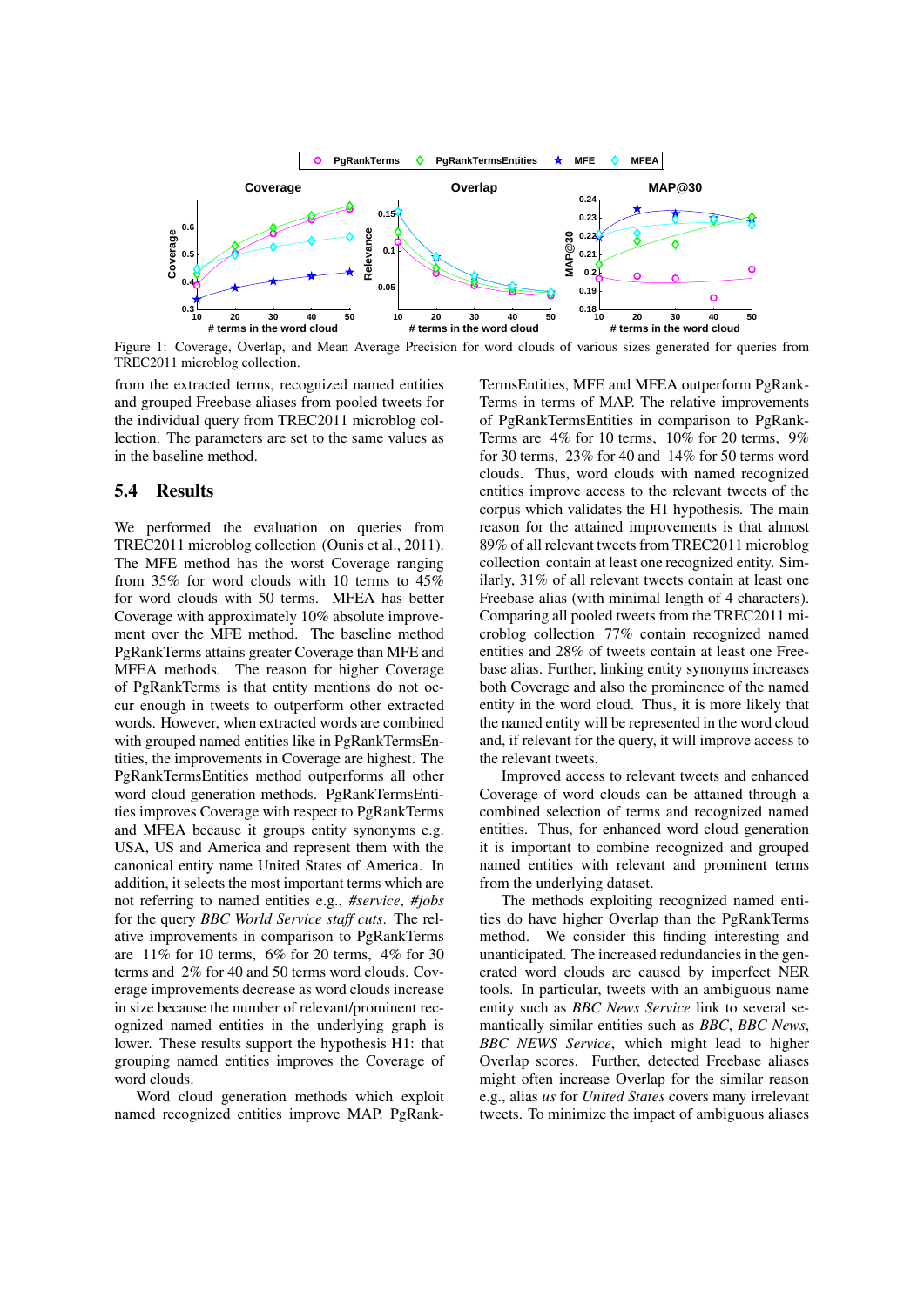we restrict the alias detection to a minimum length of 4 characters and the alias may not be a stop word.

Lemmatisation also had a positive effect on word cloud generation. Lemmatising terms to group them improves Coverage 1.75% above the baseline, and 3% for the PgRankTermsEntities. Similarly, MAP improves with an increase of 11% for PgRankTermsEntities and 7% for the baseline technique. The negative impact of lemmatisation on word cloud generation is higher Overlap (decreased diversity of word clouds), with an increase of 3% using the baseline technique. As the result is overall positive, we included lemmatisation as a preprocessing step for all cloud generation methods.

#### 5.5 Diversification

To overcome the problems introduced by higher redundancy in word clouds, we investigate how to maximize global relevance as well as diversity of selected terms. Instead of following greedy diversification approaches, we take a unified approach of ranking global relevance together with the diversification objective. We use the DivRank algorithm (Mei et al., 2010) which assumes that transition probabilities change over time following the "rich gets richer" principle. The transition probability from different vertices to a certain vertex is reinforced by the number of previous visits to that state. Hence, during a random walk, vertices with high weights are likely to consume the weights of their neighbors. Consequently, top ranked vertices tend to have low connectivity, which corresponds to more diversified ranking.

Figure 2 shows that with diversified word cloud generation, Overlap decreases. The relative improvements of DivRankTermsEntities outperforms the PgRankTerms baseline are 14% for 10 terms, 14% for 20 terms, 12% for 30 terms, 11% for 40 and 12% for 50 terms word clouds. The DivRankTermsEntities method significantly decreases Overlap in comparison to the PgRankTerms baseline (Wilcoxon signed-rank test,  $p = 0.000094$ ) The improvements are even more significant with respect to PgRankTermsEntities method with 24% for 10 terms, 22% for 20 terms, 20% for 30 terms, 19% for 40 and 18% for 50 terms word clouds. In contrast, diversified word cloud generation significantly improves Coverage of word cloud generation. The improvement is statistically significant with respect to the baseline method PgRankTerms (Wilcoxon signedrank test,  $p = 0.0363$ . The mean of relative improvements DivRankTermsEntities with respect to PgRankTermsEntities (the best performing method when measuring Coverage) is 2.35%.



Figure 2: Overlap for diversified word clouds with the method DivRankTermEntities of various sizes generated for queries from TREC2011 microblog collection.

Diversified word cloud generation from grouped and recognized named entities combined with extracted words decreases significantly Overlap, improves significantly Coverage and improves access to relevant tweets. This validates hypothesis *H*1.

#### 5.6 Crowdsourced evaluation

In order to verify the findings from empirical evaluation of word clouds with different synthetic metrics, we designed a crowdsourced user evaluation of generated word clouds. We selected 8 queries from TREC2011 microblog collection for which we generated word clouds with DivRankTermEntities and PgRankTerms methods. We included 4 queries where the enhancement of MAP for word clouds with named entities with respect to the baseline was the greatest (denoted as Impr. MAP). Similarly, we added 4 word clouds for queries where the Overlap has been decreased the most with respect to the baseline (denoted as Impr. diversity (↓ *Overlap*)). The answers sought by the user evaluation are twofold. First, are word clouds with named entities perceived as more relevant and diverse by the end users? Second, do measured synthetic metrics correlate with the ratings of relevance and diversity by users?

Participants were asked to view a pair of word clouds, a set of tweets related to a certain query, and a related Wikipedia article. Their task was to determine which word cloud was more relevant and which was more diverse. The user was asked to rate the relevance and diversity of an individual word cloud with respect to the query on a Likert scale of 1 to 5 (Rating 1: word cloud *A* is very relevant/diverse to the pertaining query; Rating 3 - both word clouds are equally relevant/diverse to the pertaining query; and Rating 5 word cloud *B* is very relevant/diverse to the pertaining query). We altered assignment of word clouds with named entities to either word cloud A or B for each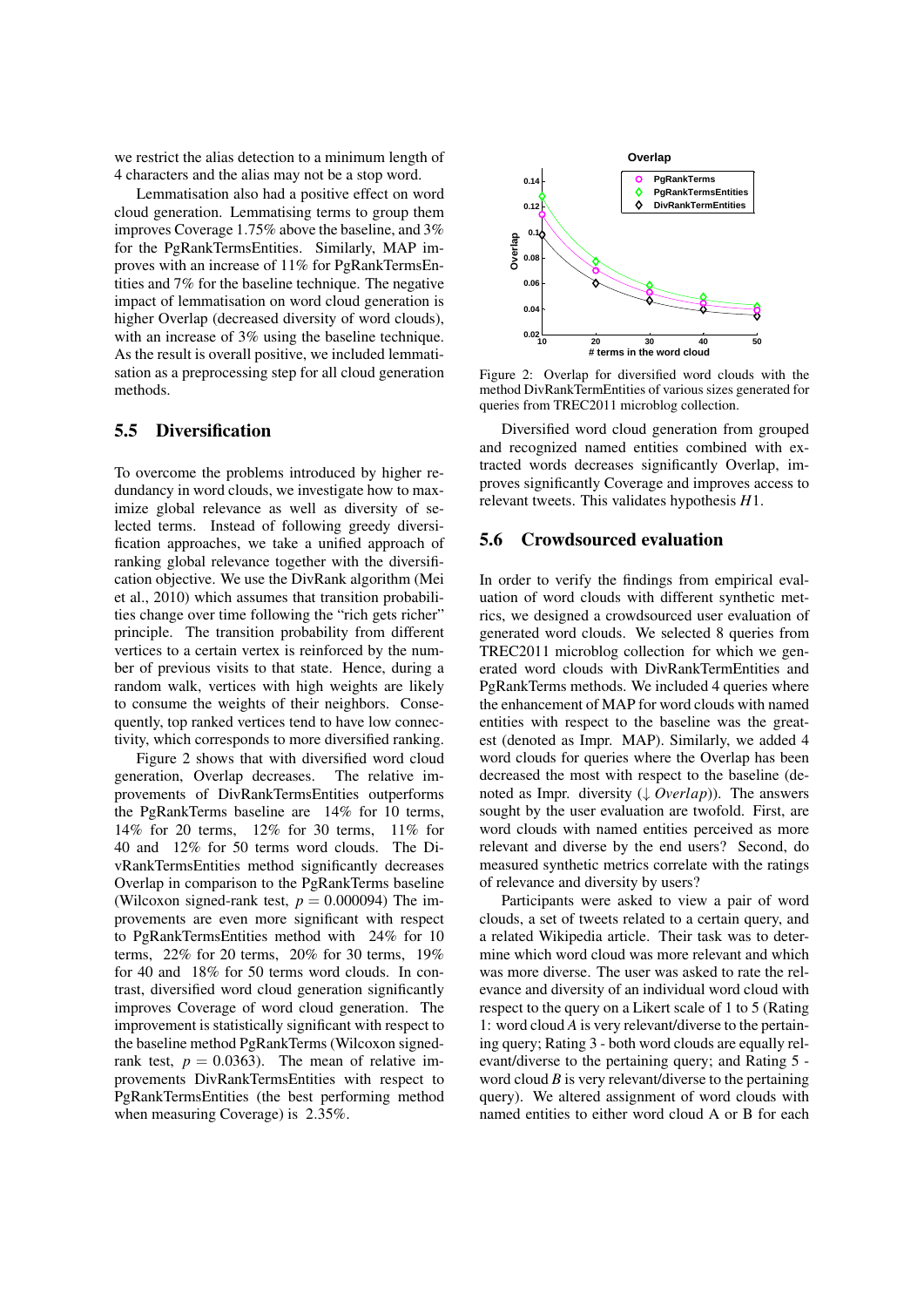

Figure 3: Green bins (ratings 4 and 5) in the histograms indicate positive rating towards word clouds with grouped named entities. Ratings 1 and 2 indicate user preference towards the baseline word clouds and rating 3 represents that the baseline and the word cloud with grouped entities are equally relevant or diverse.

query to prevent user bias that "word cloud A (with named entities) is always more relevant and diverse".

#### 5.6.1 Non-grouped vs. Entity-grouped clouds

Each word cloud pair was compared using 20 ratings from distinct users. For 7 out of 8 word clouds, the average ratings of relevance and diversity favoured word clouds generated with automatically grouped named entities. For simplicity's sake, in the following we refer to word clouds generated with grouped entities as word cloud *B*; positive ratings are those over 3.0.

From 160 distinct relevance ratings, 89 were positive towards word clouds with named entities, 27 were neutral ratings and 44 were more towards the baseline generated word clouds (see Figure 3). Similarly for diversity ratings, 73 were positive towards word clouds with named entities, 51 were neutral ratings and 36 were more towards the baseline generated word clouds.

To further compare differences between word clouds generated by the baseline and clouds with grouped named entities, we performed a statistical significance test. The null hypothesis is that user ratings are normally distributed with mean 3.0, i.e., word clouds generated by the DivRankTermEntities and PgRankTerms methods are rated as equally relevant and equally diverse. For the relevance judgements, we found that word clouds generated by the DivRankTermEntities method are significantly better rated than the baseline word clouds ( $p = 0.00062$ , one sample ttest). Similarly, we determined that word clouds generated by the DivRankTermEntities are significantly better rated for diversity with respect to the baseline method ( $p = 0.003$ , one sample t-test). These findings support hypothesis *H*2: users find word clouds with grouped entities more relevant and diverse than those with no entity grouping.

| Group                  | $#$ clouds | min $\delta$ | mean $\delta$       |
|------------------------|------------|--------------|---------------------|
| Impr. MAP              |            | 0.14         | 0.26                |
| Impr. diversity        |            | $-0.02$      | $-0.02\overline{3}$ |
| $(\downarrow$ Overlap) |            |              |                     |
| Decr. MAP $&$          |            | $-0.02$      | $-0.133$            |
| Overlap                |            |              |                     |

Table 1: Three distinct groups statistics which were created according to the measured levels of synthetic metrics.



Figure 4: Aggregated user ratings for three distinct groups of word clouds categorized according to the measured levels of synthetic metrics.

#### 5.6.2 Synthetic metrics vs user perception

The second goal of the user evaluation is to determine whether word clouds with higher levels of measured synthetic metrics are rated by users as more relevant and diverse or vice versa. We focused on the MAP and Overlap metrics.<sup>2</sup> To determine the correlation between user judgements and synthetic metrics, we have created 3 different groups (see Table 1). We exploit the same two groups of word clouds Impr. MAP and Impr. diversity (↓ *Overlap*) as in Section 5.6.1. In addition, we added a group Decr. MAP & Overlap with two clouds where levels of MAP and Overlap were lower than the baseline word clouds. For each group, we report a minimum  $\delta$  value which is a minimal difference between measured levels of the particular metric for word clouds with grouped entities and the baseline. Hence a minimum  $\delta$  is a threshold of measured synthetic metric whether to include a word cloud into the particular group. For instance, the

<sup>&</sup>lt;sup>2</sup>Validation by users of the third metric introduced in (Venetis et al., 2011), Coverage, is only possible with an interactive user evaluation. Hence, we do not include "coverage assessment" of word clouds in this study.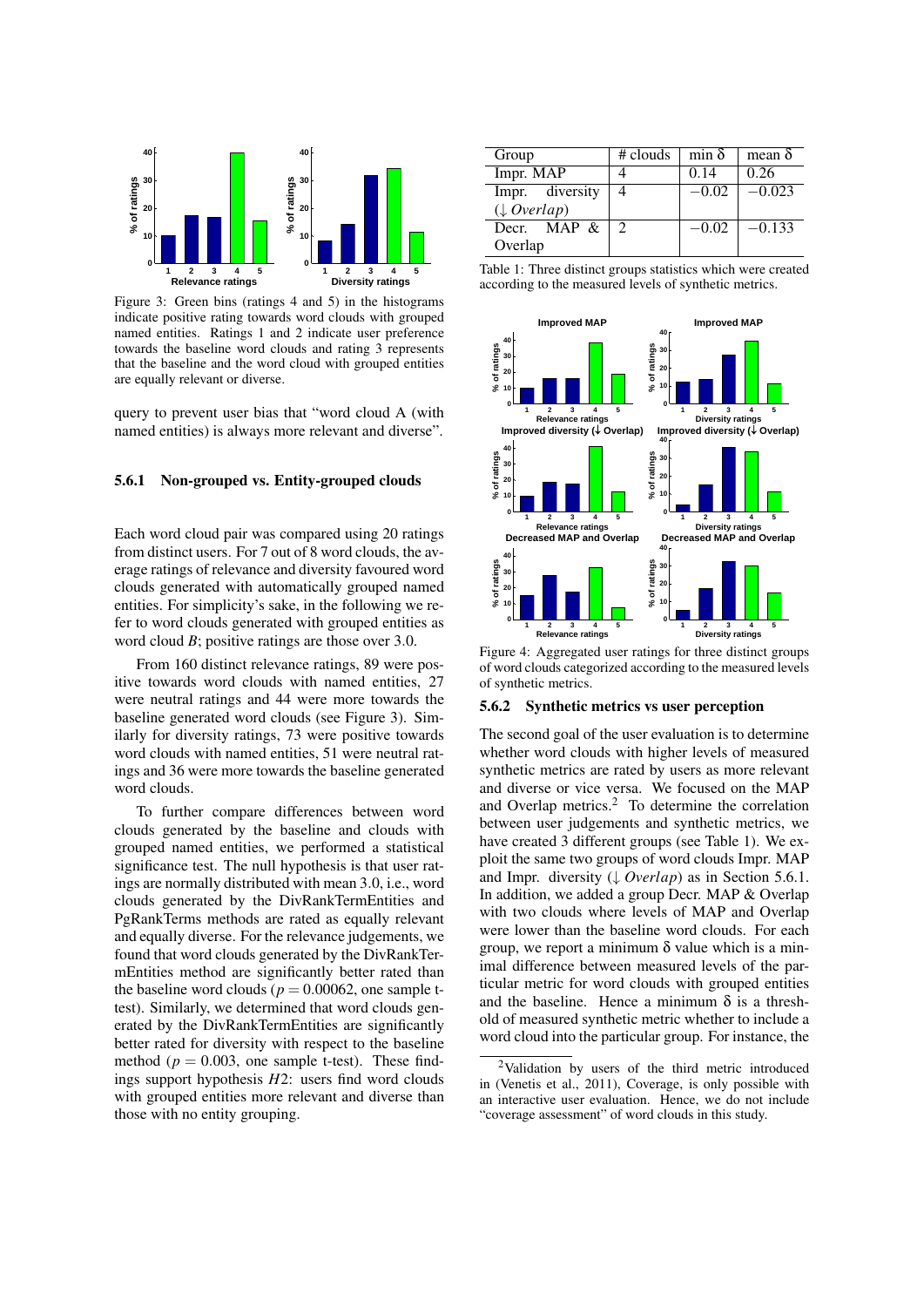threshold  $\delta = 0.14$  for the Impr. MAP group indicates that only those word cloud pairs where the improvements of MAP are at least 0.14 (comparing the baseline and DivRankTermEntities methods) are included. The mean of  $\delta$  expresses the average value of differences in metric values for each word cloud pair in the group, e.g., the average improvements of MAP in the group Impr. MAP is 0.26. Note that negative values of δ reflect cases where the metric is lower than baseline. For Decr. MAP & Overlap group, we only report levels of MAP due to substantial differences in comparison to the Overlap levels which have very slight differences between the baseline and the word clouds with grouped entities.

When all the ratings aggregated altogether from three groups, word clouds with grouped entities are still rated significantly more relevant ( $p = 0.0046$ , one sample t-test) and diverse ( $p = 0.00047$ , one sample t-test) than the baseline.

The relation between created groups and user judgements is presented in Figure 4. Users rated word clouds with higher MAP as more relevant. Of 80 ratings, 46 (57.5%) indicated that word clouds with grouped named entities are more relevant than the baseline. Conversely, for the word clouds with the decreased MAP and Overlap, only 40% of the ratings indicatie preference towards word clouds with grouped named entities. Hence, word clouds with higher MAP get 17.5% more positive ratings (4 or 5 ratings) than the baseline. The difference is even more pronounced for "rating 5 - much more relevant than the baseline word cloud", where Decr. MAP & Overlap group attained only 7.5% from all ratings, whereas the Improved MAP group attained 18.75%. Therefore, we can conclude that word clouds with grouped named entities which attain higher levels of MAP are more likely to be better rated in terms of relevance by users.

When measuring diversity, word clouds from the Impr. diversity(↓ *Overlap*) group were slightly more rated as "equally or more diverse than word clouds generated by the baseline" than other groups. In particular, with Impr. diversity(↓ *Overlap*), we observed a decreased number of ratings, expressing that the baseline word cloud is much more diverse (3.75% for Impr. diversity (↓ *Overlap*) group and 12.5 for Impr. MAP). However, when looking at the decreased Map and Overlap group, the distribution of the ratings is fairly even. Hence, the Overlap metric is not a suitable predictor of user diversity ratings. This might be because the relative improvements of Overlap are too subtle to produce observable differences in user judgements of diversity.

On the other hand, 46.3% of word clouds with improved MAP and 45% of word clouds from Decr. MAP & Overlap group were rated as more diverse than the baseline. Therefore, users rating word clouds with grouped entities have tend to find them more diverse than word clouds with no grouping.

## 6 Discussions and limitations

False positives during entity recognition may have reduced relevant ratings. For instance, a word cloud generated for the query "*Super Bowl, seats*" contained "*Super (2010 American film)*" which is irrelevant for this query. Similarly, for "*Kubica crash*", the entity "*crash bandicoot*" ended up in the word cloud.

Some word clouds generated with the PgRank-TermsEntities suffered from increased Overlap. This was partially caused by imprecise named entitiy disambiguation where ambiguous named entities were not grounded correctly. Therefore, the quality of word clouds with grouped named entities is bounded by the precision of named entity annotation tools.

Evaluating word clouds with crowdsourced user evaluation is a challenging task due to uncertainty of reliability and quality of user ratings. In our pilot study, we aimed to ensure the quality of user ratings with pre-filtering quiz questions. However, we have observed that for test quesions where users were asked to rate word cloud diversity (one cloud was supposed to be more diverse) many participants disagreed. Due to the subjective nature of the task, we disregarded a user "qualifying" phase (as is often best practice in crowdsourcing (Sabou et al., 2014)) and instead aimed to collect more user ratings and observe aggregated ratings. To further ensure the quality of the ratings, we accepted ratings only from participants in English-speaking countries, as word clouds were generated from tweets written in English.

## 7 Conclusion

Generating word clouds from social streams is a difficult task; users often discuss the same entity using multiple aliases. This leads to a direct degradation in the utility of word clouds for accessing this complex source of data. We proposed a technique that groups aliases of the same entity and represents them with a canonical term. The method improves the coverage of word clouds and access to the relevant content. Due to the imperfect nature of state-of-the-art named entity recognition methods, redundancy of terms in word clouds is often increased. Therefore, it is necessary to apply a method for diversifying terms. In this work, we found that the proposed technique not only significantly decreased redundancy but also attained significantly higher coverage than the baseline